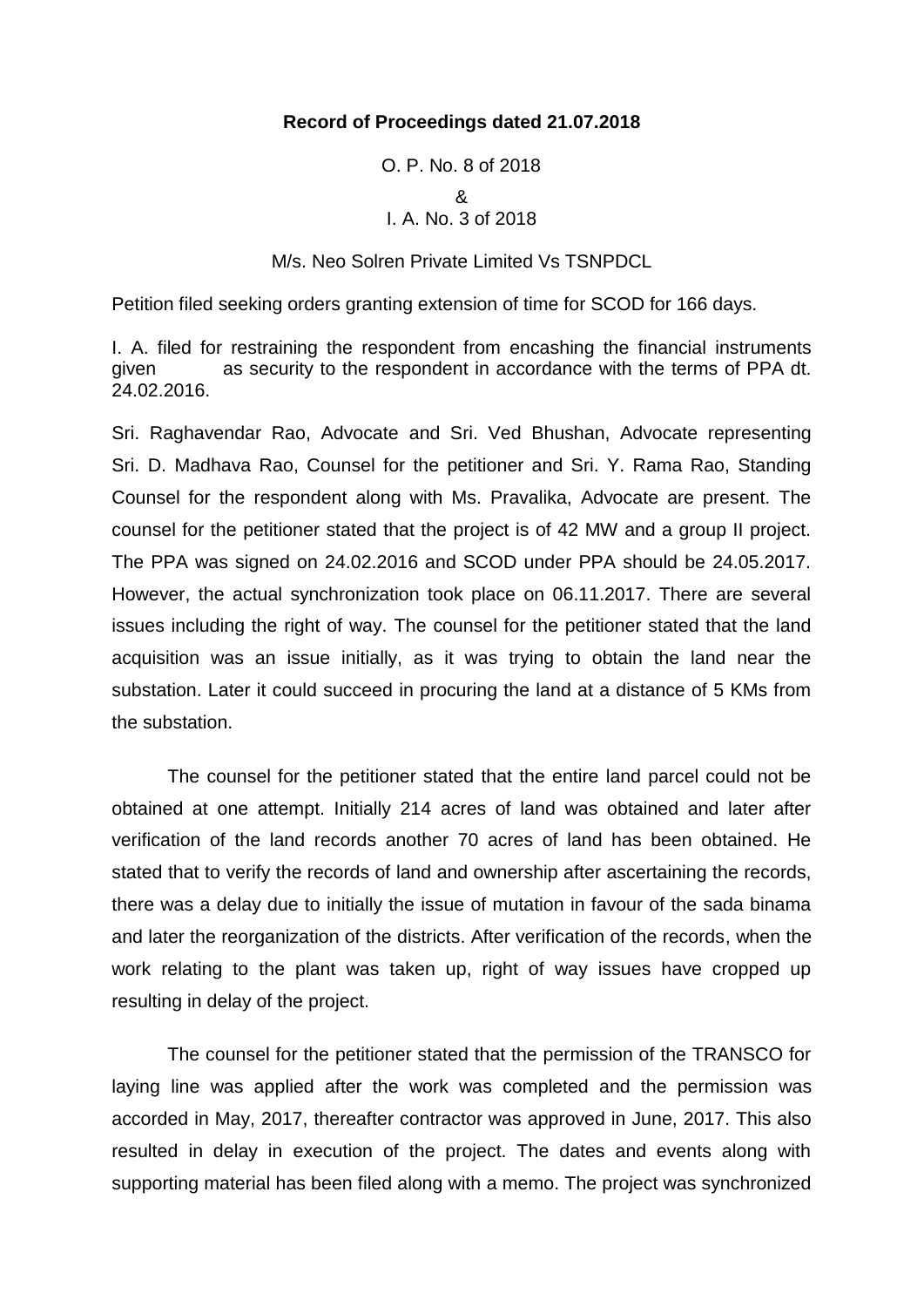in stages that is 33 MW on 15.10.2017 and another 5 MW on 26.10.2017. Finally, the balance of 4 MW was synchronized on 06.11.2017. If 31.10.2017 as extended date of SCOD is taken then there is a delay of only 6 days and that too in respect of 4 MW project only.

The counsel for the respondent stated that the right of way and land acquisition were beyond the time schedules mentioned in the PPA. He sought to rely on the provisions of the PPA. There is a delay of four months in execution of the transmission line for which the DISCOM or TRANSCO is not responsible. The PPA stipulates 21 months period, which has expired by the time the project was synchronized. Therefore, the petitioner is not entitled to extension of SCOD. Moreover, the petitioner sought permission for transmission line beyond the PPA period itself. All these matters may be considered while deciding the extension of SCOD.

Having heard the counsels for both sides, the matter is reserved for orders. Sd/- Chairman.

# O. P. No. 22 of 2018

# M/s. Mytrah Adarsh Power Private Ltd. Vs. TSDISCOMs & Spl. Chief Secretary to Energy Department

Petition filed seeking orders for granting extension of time for SCOD for (216) days

Sri. Hemanth Sahai, Senior Counsel along with Ms. Mazag Andrabi, Advocate alongwith Sri. Varun Kapur, Advocate representing Sri. Challa Gunaranjan, Advocate for the petitioner and Sri. Y. Rama Rao, Standing Counsel for the respondents along with Ms. Pravalika, Advocate are present. The counsel for the petitioner has sought adjournment, stating that the petitioner is required to file rejoinder as also some documents to be relied upon. The counsel for the respondents has no objection for it. Accordingly adjourned.

Call on 03.08.2018 at 11.00 A.M.

 Sd/- Chairman

O. P. No. 23 of 2018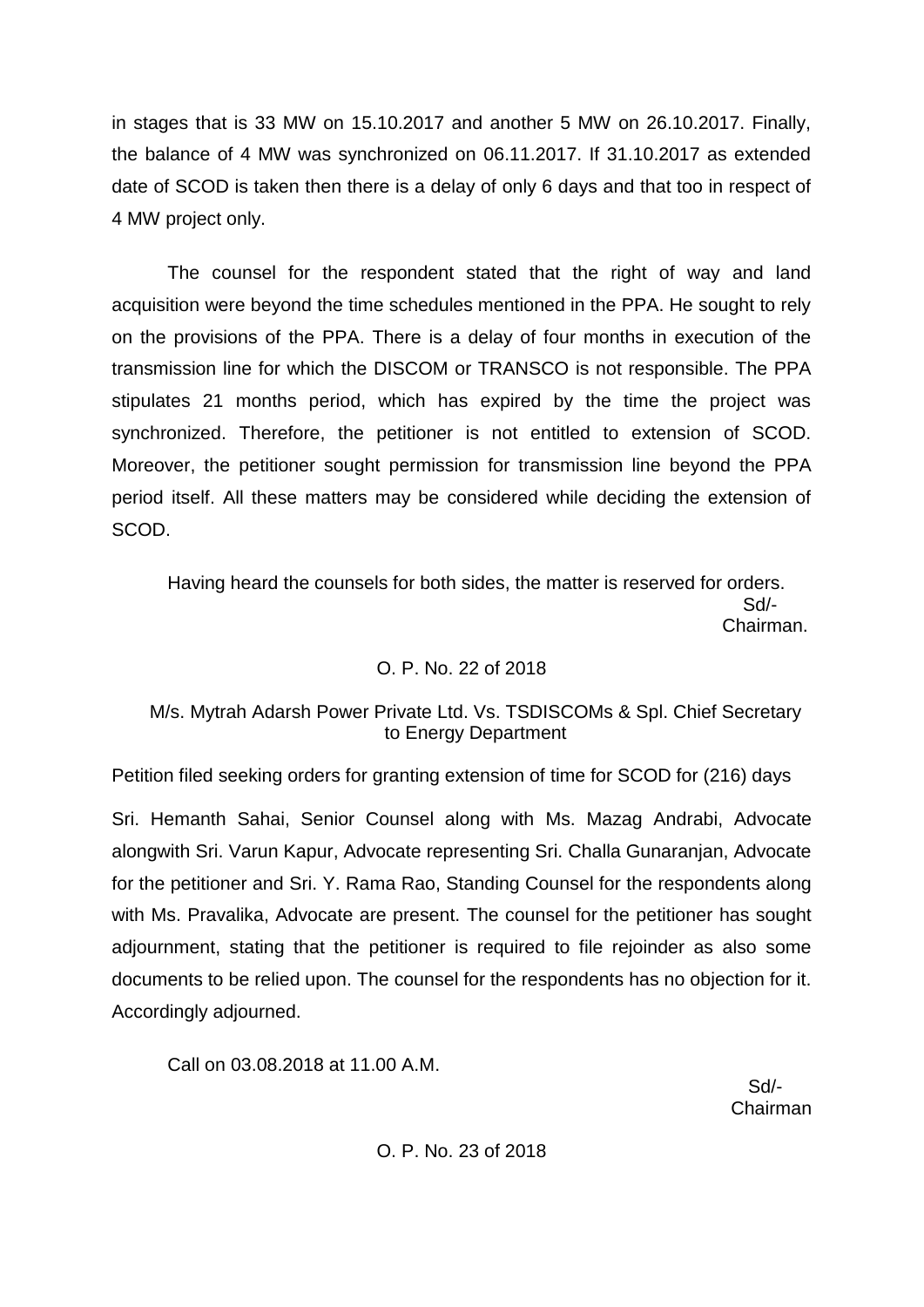# M/s. Mytrah Abhinav Power Private Ltd. Vs. TSDISCOMs & Spl. Chief Secretary to Energy Department

Petition filed seeking orders for granting extension of time for SCOD for (148) days Sri. Hemanth Sahai, Senior Counsel along withMs. Mazag Andrabi, Advocate alongwith Sri. Varun Kapur, Advocate representing Sri. Challa Gunaranjan, Advocate for the petitioner and Sri. Y. Rama Rao, Standing Counsel for the respondents along with Ms. Pravalika, Advocate are present. The counsel for the petitioner has sought adjournment, stating that the petitioner is required to file rejoinder as also some documents to be relied upon. The counsel for the respondents has no objection for it. Accordingly adjourned.

Call on 03.08.2018 at 11.00 A.M.

 Sd/- Chairman

# O. P. No. 24 of 2018

# M/s. Mytrah Adarsh Power Private Ltd. Vs. TSDISCOMs & Spl. Chief Secretary to Energy Department

Petition filed seeking orders for granting extension of time for SCOD for (270) days

Sri. Hemanth Sahai, Senior Counsel along withMs. Mazag Andrabi, Advocate alongwith Sri. Varun Kapur, Advocate representing Sri. Challa Gunaranjan, Advocatefor the petitioner and Sri. Y. Rama Rao, Standing Counsel for the respondents alongwith Ms. Pravalika, Advocate are present. The counsel for the petitioner has sought adjournment, stating that the petitioner is required to file rejoinder as also some documents to be relied upon. The counsel for the respondents has no objection for it. Accordingly adjourned.

Call on 03.08.2018 at 11.00 A.M.

Sd/- Chairman

# O. P. No. 25 of 2018

# M/s. Mytrah Abhinav Power Private Ltd. Vs. TSDISCOMs & Spl. Chief Secretary to Energy Department

Petition filed seeking orders for granting extension of time for SCOD for (374) days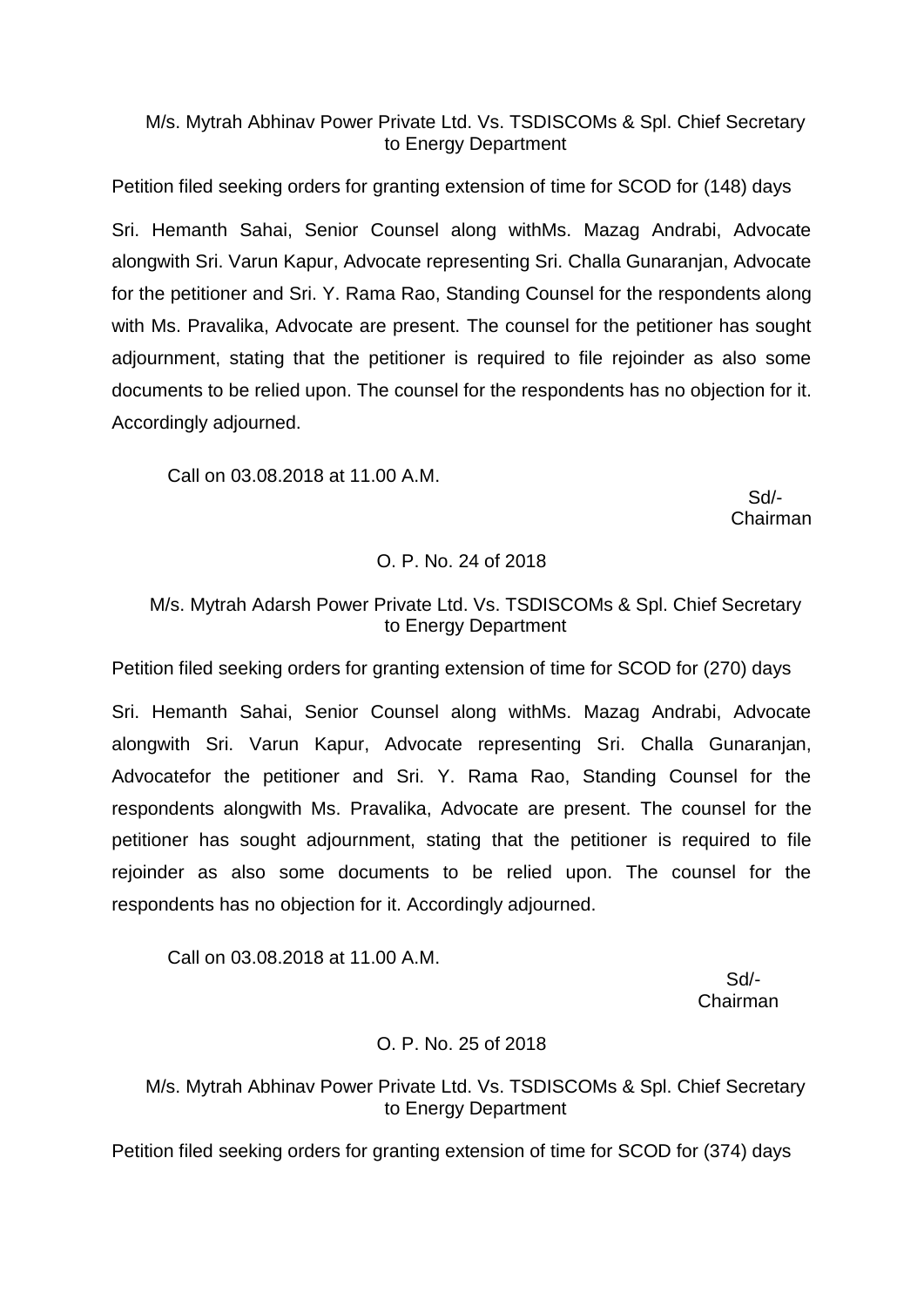Sri. Hemanth Sahai, Senior Counsel along with Ms. Mazag Andrabi, Advocate along with Sri. Varun Kapur, Advocate representing Sri. Challa Gunaranjan, Advocate for the petitioner and Sri. Y. Rama Rao, Standing Counsel for the respondents along with Ms. Pravalika, Advocate are present. The counsel for the petitioner has sought adjournment, stating that the petitioner is required to file rejoinder as also some documents to be relied upon. The counsel for the respondents has no objection for it. Accordingly adjourned.

Call on 03.08.2018 at 11.00 A.M.

 Sd/- Chairman

### O. P. No. 26 of 2018

# M/s. Mytrah Abhinav Power Private Ltd. Vs. TSDISCOMs & Spl. Chief Secretary to Energy Department

Petition filed seeking orders for granting extension of time for SCOD for (371) days

Sri. Hemanth Sahai, Senior Counsel along withMs. Mazag Andrabi, Advocate along with Sri. Varun Kapur, Advocate representing Sri. Challa Gunaranjan, Advocate for the petitioner and Sri. Y. Rama Rao, Standing Counsel for the respondents along with Ms. Pravalika, Advocate are present. The counsel for the petitioner has sought adjournment, stating that the petitioner is required to file rejoinder as also some documents to be relied upon. The counsel for the respondents has no objection for it. Accordingly adjourned.

Call on 03.08.2018 at 11.00 A.M.

 Sd/- Chairman

# O. P. No. 27 of 2018

# M/s. Mytrah Aakash Power Private Ltd. Vs. TSDISCOMs & Spl. Chief Secretary to Energy Department

Petition filed seeking orders for granting extension of time for SCOD for (426) days

Sri. Hemanth Sahai, Senior Counsel along withMs. Mazag Andrabi, Advocate along with Sri. Varun Kapur, Advocate representing Sri. Challa Gunaranjan, Advocate for the petitioner and Sri. Y. Rama Rao, Standing Counsel for the respondents along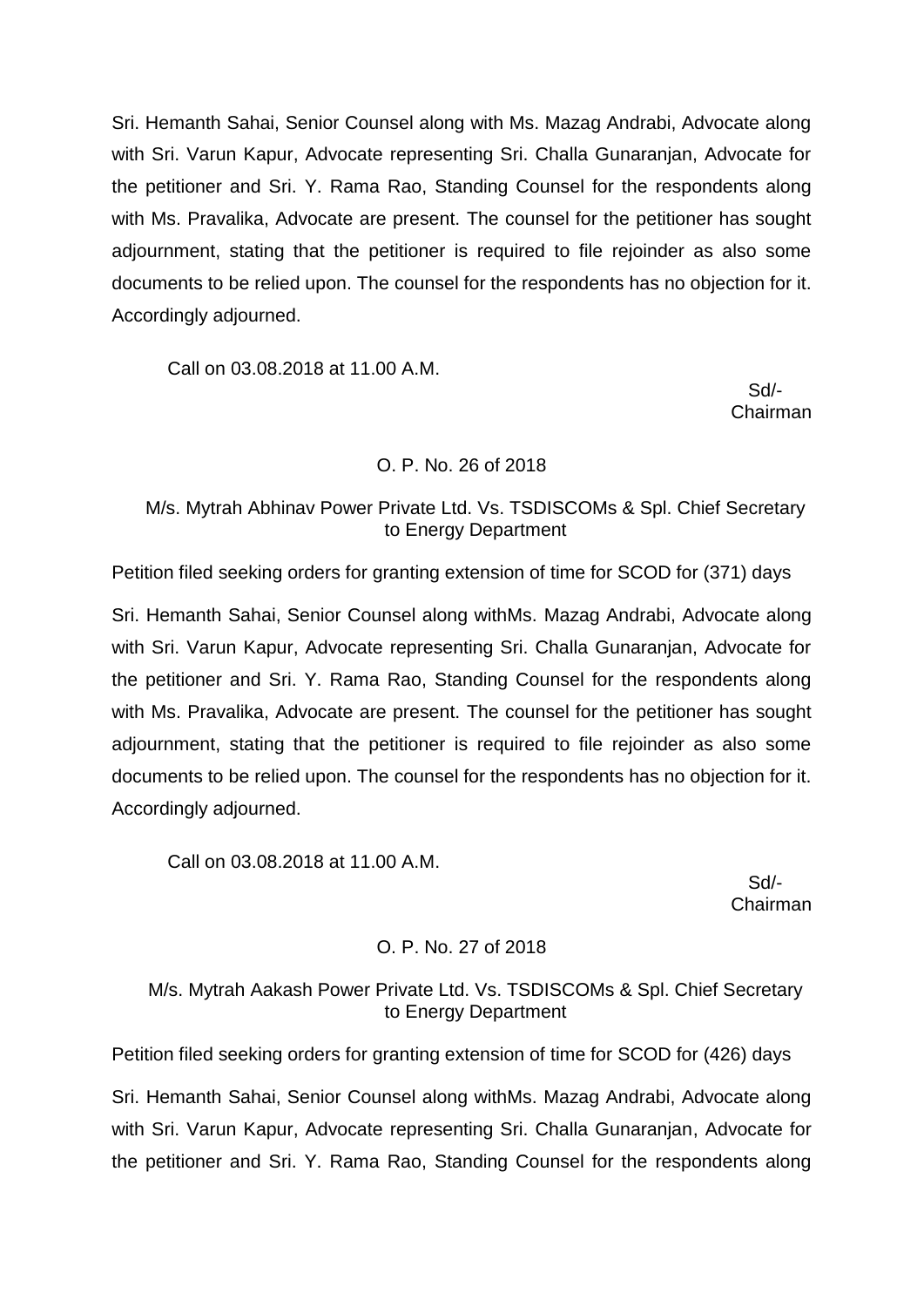with Ms. Pravalika, Advocate are present. The counsel for the petitioner stated that the petitioner has established a 50 MW solar power project, 30 MW of the project had already been commissioned and another 20 MW of the project is pending synchronization. Though the petitioner was ready in the month of April, 2018 itself for synchronization of the balance capacity, the DISCOM has not been coming forth to synchronize the project.

The counsel for the petitioner stated that, assuming there is a delay and the total period allowed for execution has also expired, the Commission is empowered to ensure synchronization of the project by treating the project afresh and also determining fresh tariff in view of the agreement getting expired due to lapse of time. In this regard he sought to emphasize the provisions of the Act, 2003 being 86 (1) (b), and 181 of the Act, 2003. Though the petitioner is ready to synchronize the balance capacity, the DISCOM is not allowing the same.

The counsel for the petitioner relied on the judgment of the Hon'ble Supreme Court rendered in M/s. Energy Watchdog Vs. CERC and batch cases, regarding regulatory power. He also relied on M/s. Zenit Mataplast Private Limited Vs. State of Maharashtra and others in respect of granting interim order. He cited the judgment of the Hon'ble Supreme Court rendered in Sri. K. Ramanathan Vs. State of Tamil Nadu and another to elucidate the word regulate. Lastly, he cited the order of the Hon'ble ATE in the matter of M/s. Subhash Infraqengineers Private Limited and another Vs. Haryana Electricity Regulatory Commission and another regarding importance of retaining the asset value and if need be necessary directions can be given as an interim measure to put the asset to use and not allowed to deteriorate. This judgment was more particularly in respect of a solar project itself.

The counsel for the petitioner stated that Section 181 of the Act, 2003 has mentioned regulation making power in respect of several provisions, but did not mention section 86 (1) (b) of the Act, 2003, obviously keeping in mind the fact that the word regulate is extensive and has no limited meaning as also cannot be circumscribed by any regulation. Therefore, he sought interim direction to the DISCOM to synchronize the project of balance 20 MW and decide the matter at a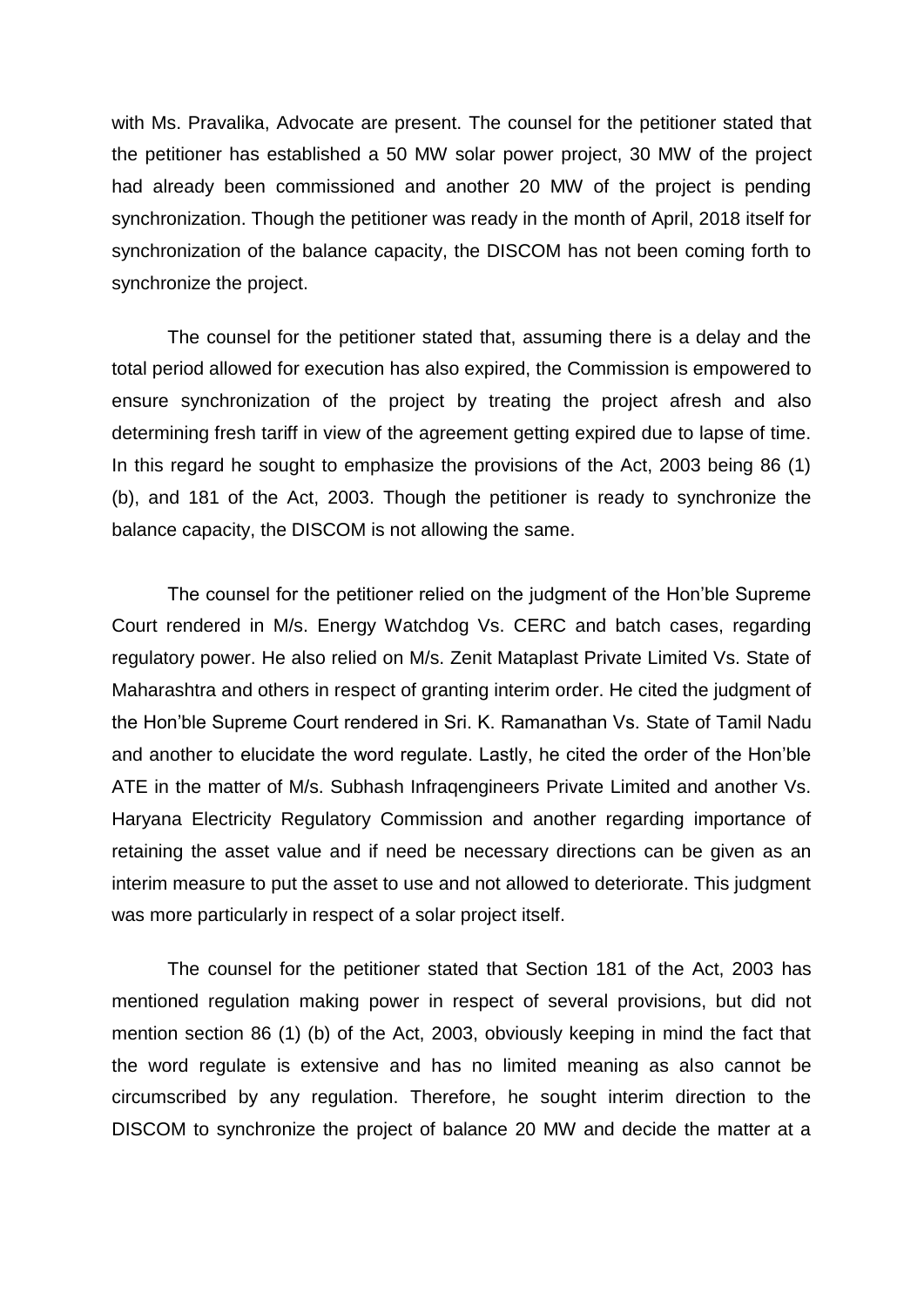later date. The said order in any case would be subject to the final outcome of the matter of the original proceedings.

The counsel for the respondents sought to distinguish the judgments relied upon by the counsel for the petitioner. The judgments relied upon by the petitioner do not support the claim of the petitioner as in the matter of M/s. Energy Watchdog, the Court was looking at compensatory tariff and has nothing to do with force majeure conditions or synchronization. In the matter of M/s. Zenit Mataplast Private Limited, the issue involved was with regard to allotment of land. In the case of Sri. K. Ramanadhan, the matter arose under Essential Commodities Act, 1955. The order of the Hon'ble ATE was with reference to a project which has been commissioned but synchronization was not taking place, which is not the situation in the petitioner's case. Moreover, in the case of M/s. Zenit Mataplast Private Limited and the order of the Hon'ble ATE, the respective courts themselves have made it clear that the judgment or order are of no precedent value. Thus, the petitioner having waited for so long and as the project has already exhausted the 21 months time allowed for completion cannot seek urgency and necessity of synchronization. The respondents require two more weeks time to file counter affidavit in the fresh interlocutory application filed by the petitioner to amend the prayer as also the present request for synchronization of the project.

The Commission took the view nothing detrimental would happened to the DISCOM even if synchronization takes place. However, the Commission would consider the same separately and take a view on the grant of interim order for the present. Accordingly, the matter is adjourned.

Call on 03.08.2018 at 11.00 A.M.

 Sd/- Chairman

#### O. P. No. 28 of 2018

## M/s. Mytrah Abhinav Power Private Ltd. Vs. TSDISCOMs & Spl. Chief Secretary to Energy Department

Petition filed seeking orders for granting extension of time for SCOD for (179) days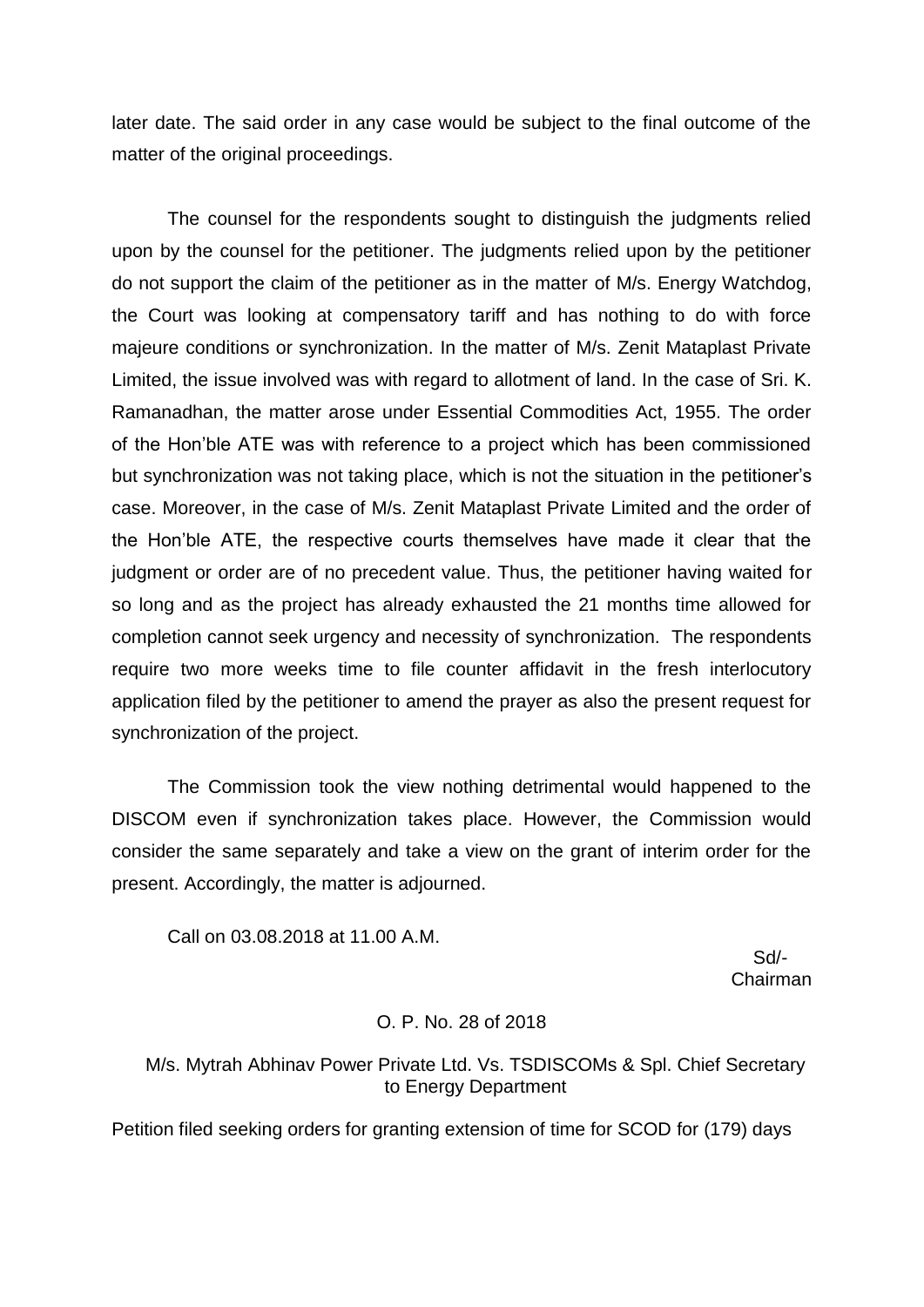Sri. Hemanth Sahai, Senior Counsel along withMs. Mazag Andrabi, Advocate along with Sri. Varun Kapur, Advocate representing Sri. Challa Gunaranjan, Advocate for the petitioner and Sri. Y. Rama Rao, Standing Counsel for the respondents along with Ms. Pravalika, Advocate are present. The counsel for the petitioner has sought adjournment, stating that the petitioner is required to file rejoinder as also some documents to be relied upon. The counsel for the respondents has no objection for it. Accordingly adjourned.

Call on 03.08.2018 at 11.00 A.M.

Sd/- Chairman

### O. P. No. 29 of 2018

# M/s. Mytrah Abhinav Power Private Ltd. Vs. TSDISCOMs & Spl. Chief Secretary to Energy Department

Petition filed seeking orders for granting extension of time for SCOD for (181) days

Sri. Hemanth Sahai, Senior Counsel along withMs. Mazag Andrabi, Advocate along with Sri. Varun Kapur, Advocate representing Sri. Challa Gunaranjan, Advocate for the petitioner and Sri. Y. Rama Rao, Standing Counsel for the respondents along with Ms. Pravalika, Advocate are present. The counsel for the petitioner has sought adjournment, stating that the petitioner is required to file rejoinder as also some documents to be relied upon. The counsel for the respondents has no objection for it. Accordingly adjourned.

Call on 03.08.2018 at 11.00 A.M.

 Sd/- Chairman

# O. P. No. 30 of 2018

# M/s. Mytrah Adarsh Power Private Ltd. Vs. TSDISCOMs & Spl. Chief Secretary to Energy Department

Petition filed seeking orders for granting extension of time for SCOD for (488) days

Sri. Hemanth Sahai, Senior Counsel along withMs. Mazag Andrabi, Advocate along with Sri. Varun Kapur, Advocate representing Sri. Challa Gunaranjan, Advocate for the petitioner and Sri. Y. Rama Rao, Standing Counsel for the respondents along with Ms. Pravalika, Advocate are present. The counsel for the petitioner has sought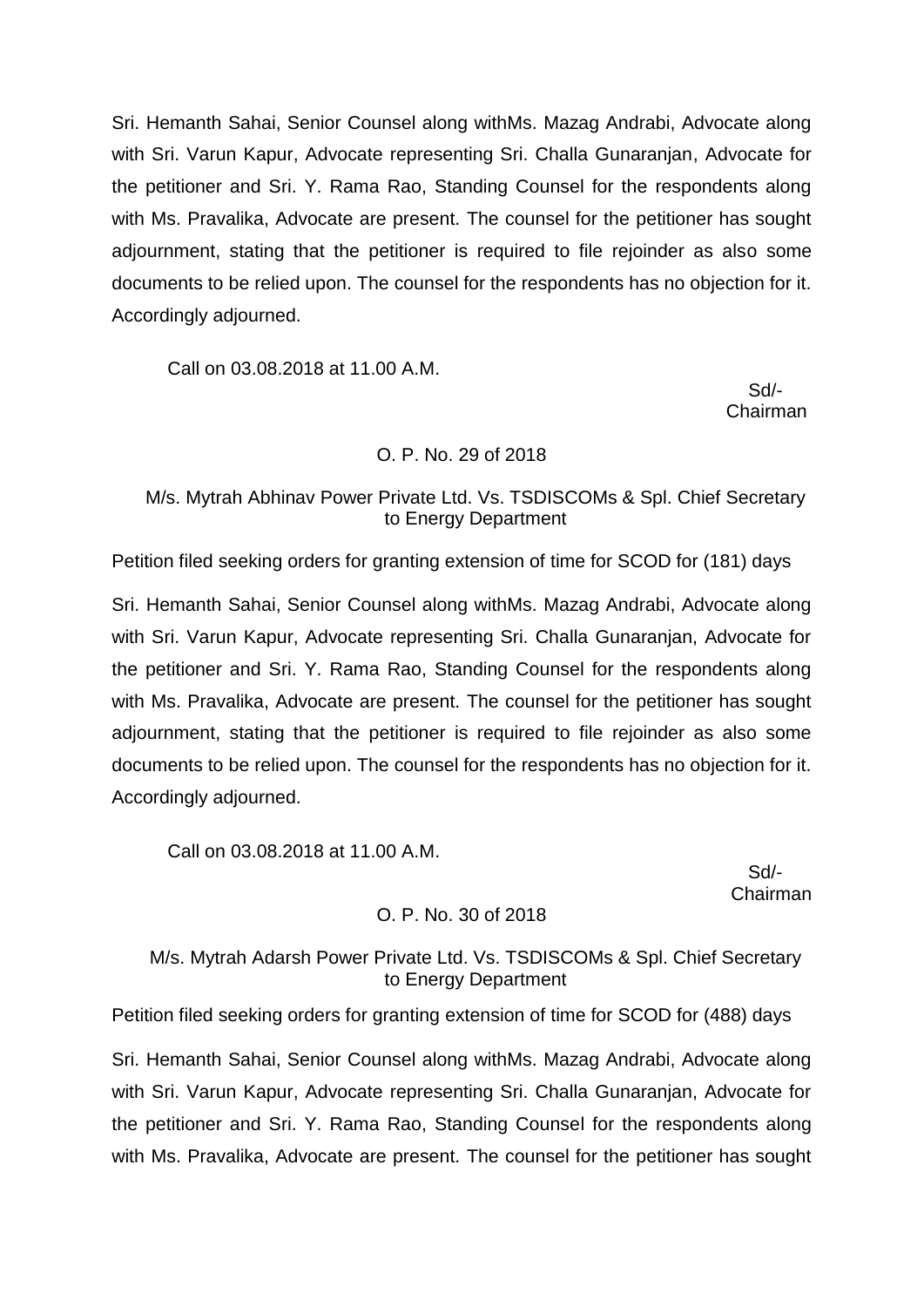adjournment, stating that the petitioner is required to file rejoinder as also some documents to be relied upon. The counsel for the respondents has no objection for it. Accordingly adjourned.

Call on 03.08.2018 at 11.00 A.M.

 Sd/- Chairman

### O. P. No. 31 of 2018

# M/s. Mytrah Adarsh Power Private Ltd. Vs. TSDISCOMs & Spl. Chief Secretary to Energy Department

Petition filed seeking orders for granting extension of time for SCOD for (274) days

Sri. Hemanth Sahai, Senior Counsel along withMs. Mazag Andrabi, Advocate along with Sri. Varun Kapur, Advocate representing Sri. Challa Gunaranjan, Advocate for the petitioner and Sri. Y. Rama Rao, Standing Counsel for the respondents along with Ms. Pravalika, Advocate are present. The counsel for the petitioner has sought adjournment, stating that the petitioner is required to file rejoinder as also some documents to be relied upon. The counsel for the respondents has no objection for it. Accordingly adjourned.

Call on 03.08.2018 at 11.00 A.M.

 Sd/- Chairman

#### O. P. No. 32 of 2018

# M/s. Mytrah Adarsh Power Private Ltd. Vs. TSDISCOMs & Spl. Chief Secretary to Energy Department

Petition filed seeking orders for granting extension of time for SCOD for (244) days

Sri. Hemanth Sahai, Senior Counsel along with Ms. Mazag Andrabi, Advocate along with Sri. Varun Kapur, Advocate representing Sri. Challa Gunaranjan, Advocate for the petitioner and Sri. Y. Rama Rao, Standing Counsel for the respondents along with Ms. Pravalika, Advocate are present.

The counsel for the petitioner has sought adjournment, stating that the petitioner is required to file rejoinder as also some documents to be relied upon. The counsel for the respondents has no objection for it. Accordingly adjourned.

Call on 03.08.2018 at 11.00 A.M.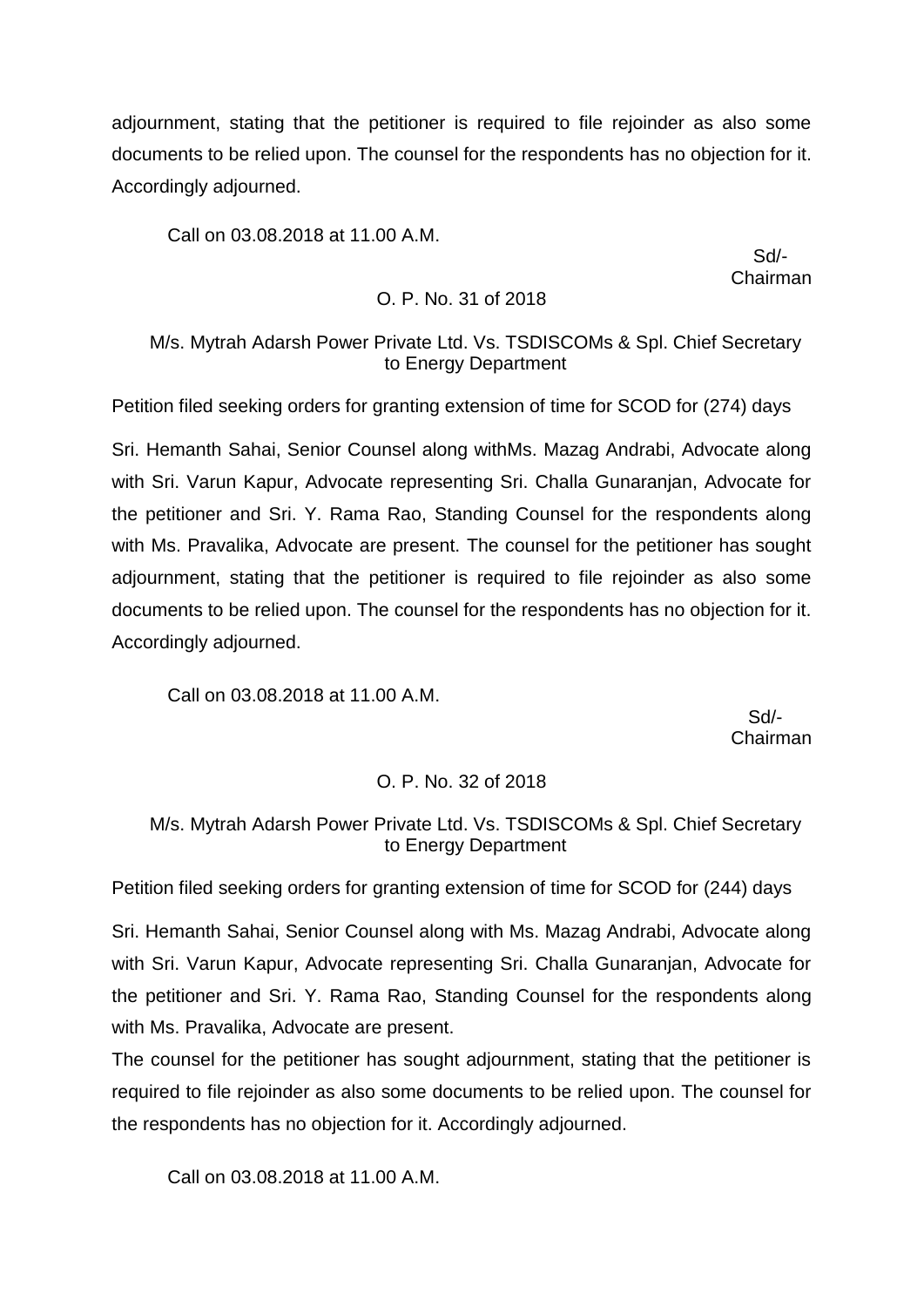## O. P. No. 33 of 2018

## M/s. Mytrah Adarsh Power Private Ltd. Vs. TSDISCOMs & Spl. Chief Secretary to Energy Department

Petition filed seeking orders for granting extension of time for SCOD for (274) days

Sri. Hemanth Sahai, Senior Counsel along with Ms. Mazag Andrabi, Advocate along with Sri. Varun Kapur, Advocate representing Sri. Challa Gunaranjan, Advocate for the petitioner and Sri. Y. Rama Rao, Standing Counsel for the respondents along with Ms. Pravalika, Advocate are present. The counsel for the petitioner has sought adjournment, stating that the petitioner is required to file rejoinder as also some documents to be relied upon. The counsel for the respondents has no objection for it. Accordingly adjourned.

Call on 03.08.2018 at 11.00 A.M.

 Sd/- Chairman

#### O. P. No. 34 of 2018

M/s. Mytrah Abhinav Power Pvt. Ltd. Vs. TSDISCOMs &Spl. Chief Secretary

Petition filed seeking orders for granting extension of time for SCOD for (129) days Sri. Hemanth Sahai, Senior Counsel along with Ms. Mazag Andrabi, Advocate along with Sri. Varun Kapur, Advocate representing Sri. Challa Gunaranjan, Advocate for the petitioner and Sri. Y. Rama Rao, Standing Counsel for the respondents along with Ms. Pravalika, Advocate are present. The counsel for the petitioner has sought adjournment, stating that the petitioner is required to file rejoinder as also some documents to be relied upon. The counsel for the respondents has no objection for it. Accordingly adjourned.

Call on 03.08.2018 at 11.00 A.M.

 Sd/- Chairman

# O. P. No. 35 of 2018

M/s. Mytrah Abhinav Power Pvt. Ltd. Vs. TSDISCOMs &Spl. Chief Secretary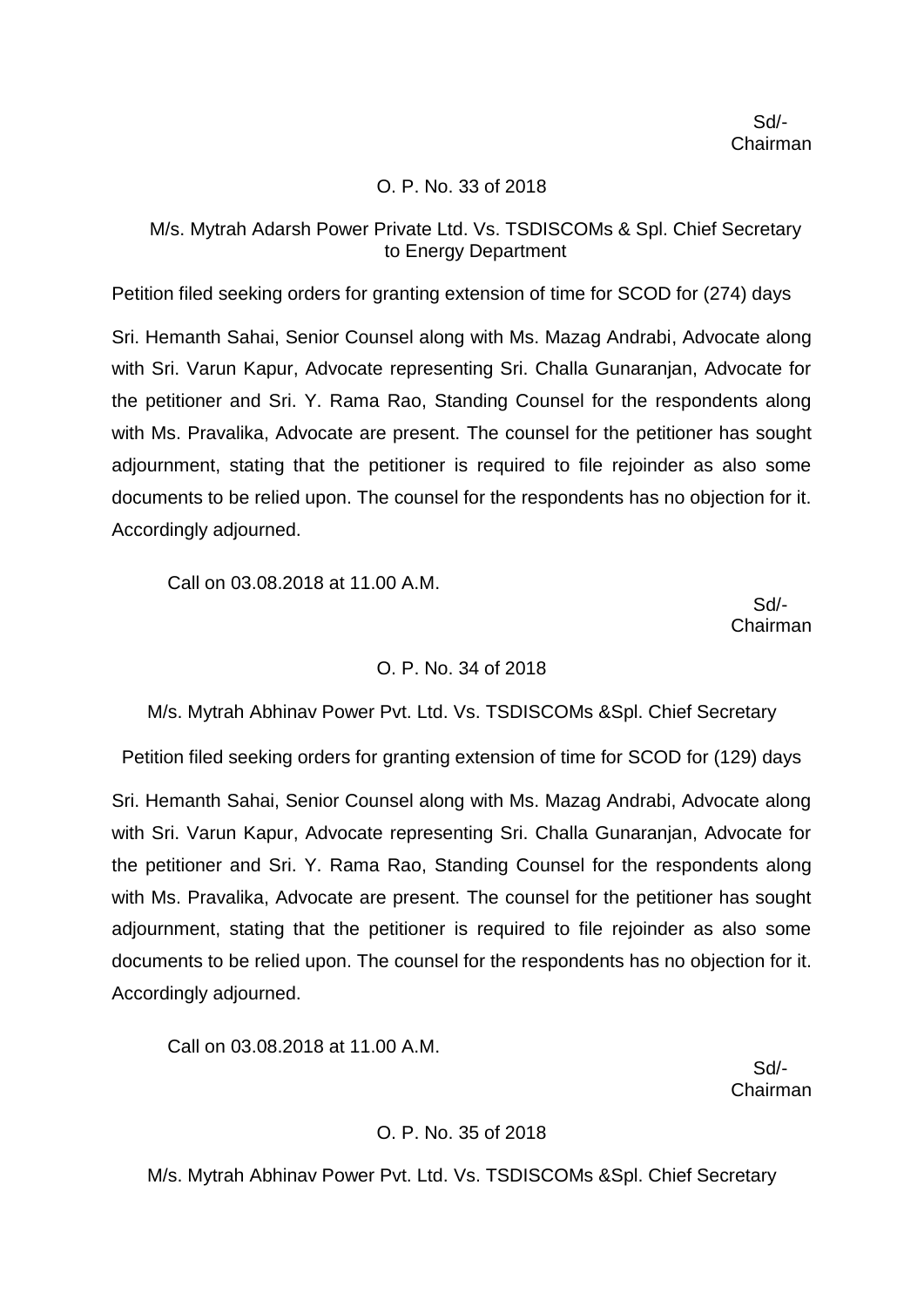Petition filed seeking orders for granting extension of time for SCOD for (274) days

Sri. Hemanth Sahai, Senior Counsel along with Ms. Mazag Andrabi, Advocate along with Sri. Varun Kapur, Advocate representing Sri. Challa Gunaranjan, Advocate for the petitioner and Sri. Y. Rama Rao, Standing Counsel for the respondents along with Ms. Pravalika, Advocate are present. The counsel for the petitioner has sought adjournment, stating that the petitioner is required to file rejoinder as also some documents to be relied upon. The counsel for the respondents has no objection for it. Accordingly adjourned.

Call on 03.08.2018 at 11.00 A.M.

 Sd/- Chairman

#### O. P. No. 36 of 2018

# M/s. Gea BGR Energy System India Ltd. Vs. Spl. Chief Secretary,TSSPDCL & its CGM

Petition filed seeking orders for granting extension of time for SCOD for (347) days

Sri. Challa Gunaranjan, Advocate for the petitioner and Sri. Y. Rama Rao, Standing Counsel for the Respondents along with Ms. Pravalika, Advocate are present. The counsel for the petitioner stated that he has filed detailed chronology of events along with supporting material. The PPA was entered on 26.02.2016, the SCOD should have been 25.02.2017 and the actual synchronization took place on 08.02.2018. The land procurement was an issue. The petitioner had informed about the same to the DISCOM on 04.07.2016. Ultimately, the land was procured on 18.11.2016 at a distance of 6 KMs from the substation. The TRANSCO was asked permission to lay the line in March, 2017 and approval was given in May, 2017, thereafter contractor was approved in June, 2017. Though the petitioner's project is of only 2 MW, it faced right of way issues, which caused delay in execution of the project.

The counsel for the petitioner stated that the petitioner sought work completion certificate in August, 2017 itself, however, it was issued much later. Thus, delay has occasioned in execution of the project. The counsel for the respondents stated that the permission for laying line was itself sought after completion of the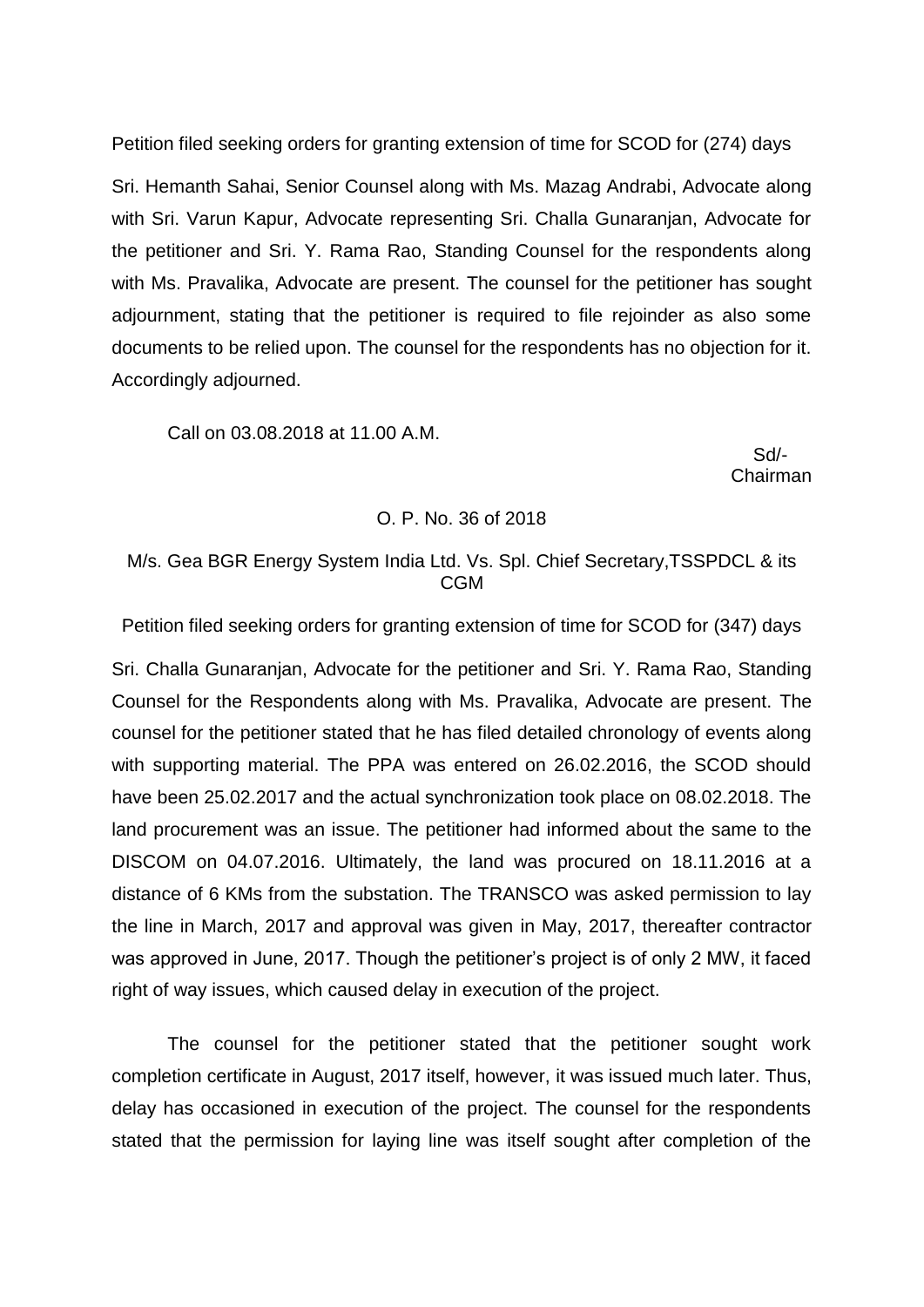PPA period. Therefore, the DISCOM invoked the penalty and demanded the amount. The Commission may take a view in the matter.

Having heard the arguments of the counsels for both parties, the matter is reserved for orders.

 Sd/- Chairman

#### O. P. No. 37 of 2018

#### M/s. Mytrah Agriya Power Pvt. Ltd. Vs. TSDISCOMs &Spl. Chief Secretary

Petition filed seeking orders for granting extension of time for SCOD for (420) days

Sri. Hemanth Sahai, Senior Counsel along with Ms. Mazag Andrabi, Advocate along with Sri. Varun Kapur, Advocate representing Sri. Challa Gunaranjan, Advocate for the petitioner and Sri. Y. Rama Rao, Standing Counsel for the respondents along with Ms. Pravalika, Advocate are present. The counsel for the petitioner stated that the petitioner has established a 50 MW solar power project, 30 MW of the project had already been commissioned and another 20 MW of the project is pending synchronization. Though the petitioner was ready in the month of April, 2018 itself for synchronization of the balance capacity, the DISCOM has not been coming forth to synchronize the project.

The counsel for the petitioner stated that, assuming there is a delay and the total period allowed for execution has also expired, the Commission is empowered to ensure synchronization of the project by treating the project afresh and also determining fresh tariff in view of the agreement getting expired due to lapse of time. In this regard he sought to emphasize the provisions of the Act, 2003 being 86 (1) (b) and 181 of the Act, 2003. Though the petitioner is ready to synchronize the balance capacity, the DISCOM is not allowing the same.

The counsel for the petitioner relied on the judgment of the Hon'ble Supreme Court rendered in M/s. Energy Watchdog Vs. CERC and batch cases, regarding regulatory power. He also relied on M/s. Zenit Mataplast Private Limited Vs. State of Maharashtra and others in respect of granting interim order. He cited the judgment of the Hon'ble Supreme Court rendered in Sri. K. Ramanathan Vs. State of Tamil Nadu and another to elucidate the word regulate. Lastly, he cited the order of the Hon'ble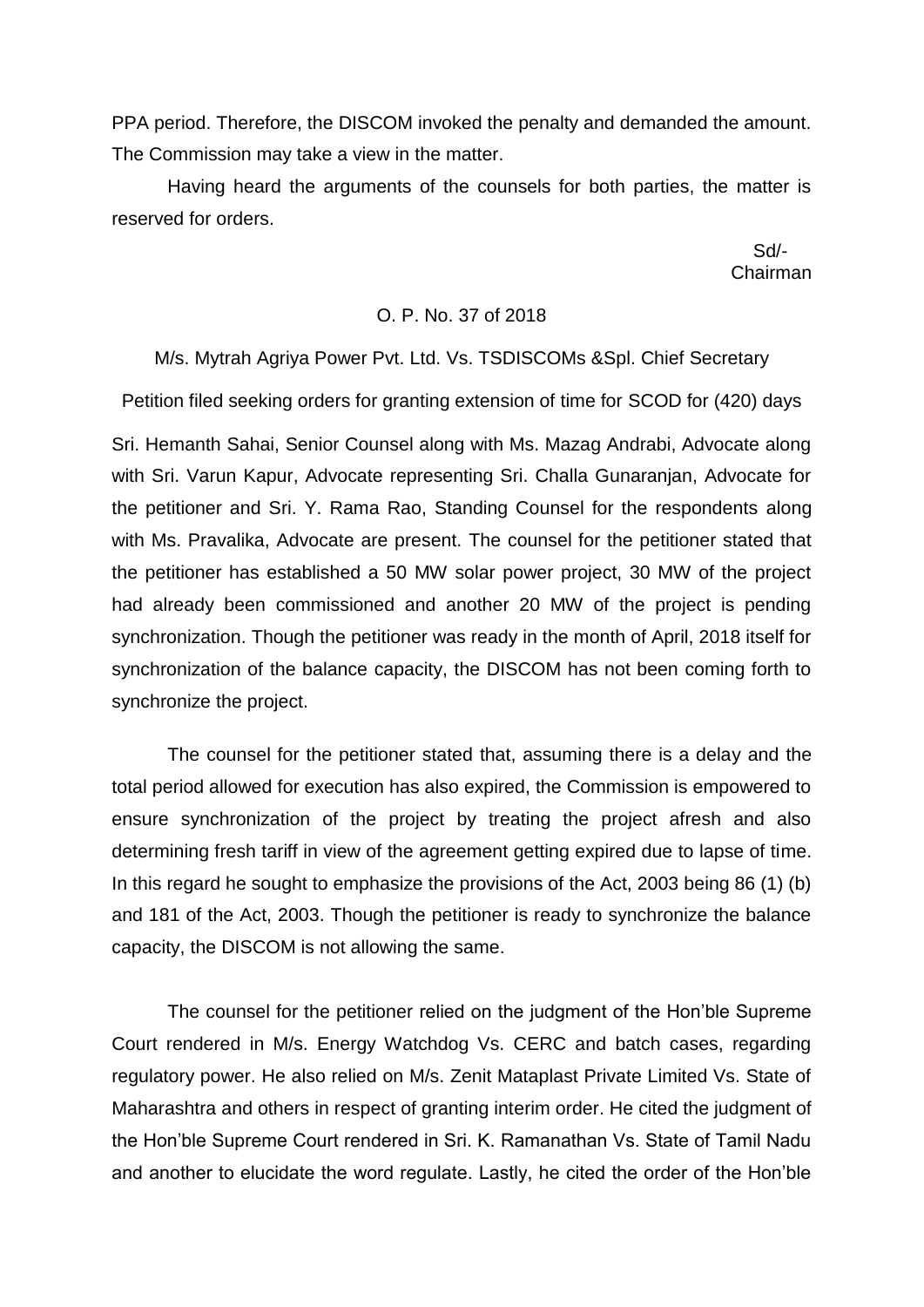ATE in the matter of M/s. Subhash Infraqengineers Private Limited and another Vs. Haryana Electricity Regulatory Commission and another regarding importance of retaining the asset value and if need be necessary directions can be given as an interim measure to put the asset to use and not allowed to deteriorate. This judgment was more particularly in respect of a solar project itself.

The counsel for the petitioner stated that Section 181 of the Act, 2003 has mentioned regulation making power in respect of several provisions, but did not mention section 86 (1) (b) of the Act, 2003, obviously keeping in mind the fact that the word regulate is extensive and has no limited meaning as also cannot be circumscribed by any regulation. Therefore, he sought interim direction to the DISCOM to synchronize the project of balance 20 MW and decide the matter at a later date. The said order in any case would be subject to the final outcome of the matter of the original proceedings.

The counsel for the respondents sought to distinguish the judgments relied upon by the counsel for the petitioner. The judgments relied upon by the petitioner do not support the claim of the petitioner as in the matter of M/s. Energy Watchdog, the Court was looking at compensatory tariff and has nothing to do with force majeure conditions or synchronization. In the matter of M/s. Zenit Mataplast Private Limited, the issue involved was with regard to allotment of land. In the case of Sri. K. Ramanadhan, the matter arose under Essential Commodities Act, 1955. The order of the Hon'ble ATE was with reference to a project which has been commissioned but synchronization was not taking place, which is not the situation in the petitioner's case. Moreover, in the case of M/s. Zenit Mataplast Private Limited and the order of the Hon'ble ATE, the respective courts themselves have made it clear that the judgment or order are of no precedent value. Thus, the petitioner having waited for so long and as the project has already exhausted the 21 months time allowed for completion cannot seek urgency and necessity of synchronization. The respondents require two more weeks time to file counter affidavit in the fresh interlocutory application filed by the petitioner to amend the prayer as also the present request for synchronization of the project.

The Commission took the view nothing detrimental would happened to the DISCOM even if synchronization takes place. However, the Commission would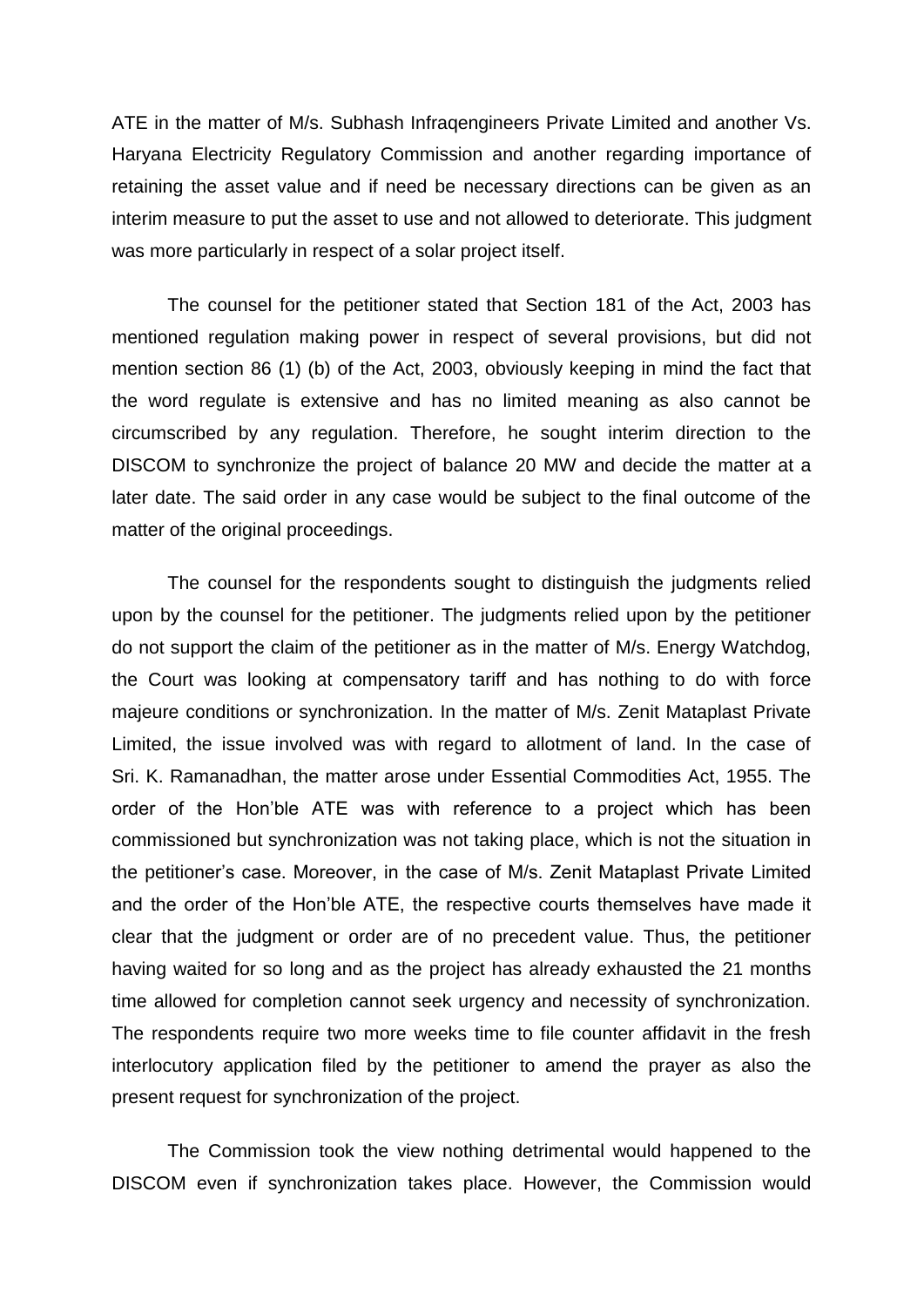consider the same separately and take a view on the grant of interim order for the present. Accordingly, the matter is adjourned.

Call on 03.08.2018 at 11.00 A.M.

 Sd/- Chairman

#### O. P. No. 38 of 2018

M/s. Mytrah Agriya Power Pvt. Ltd. Vs. TSDISCOMs &Spl. Chief Secretary Petition filed seeking orders for granting extension of time for SCOD for (436) days

Sri. Hemanth Sahai, Senior Counsel along with Ms. Mazag Andrabi, Advocate along with Sri. Varun Kapur, Advocate representing Sri. Challa Gunaranjan, Advocate for the petitioner and Sri. Y. Rama Rao, Standing Counsel for the respondents along with Ms. Pravalika, Advocate are present. The counsel for the petitioner has sought adjournment, stating that the petitioner is required to file rejoinder as also some documents to be relied upon. The counsel for the respondents has no objection for it. Accordingly adjourned.

Call on 03.08.2018 at 11.00 A.M.

 Sd/- Chairman

#### O. P. No. 39 of 2018

M/s. Zuka Power Pvt. Ltd. Vs. Spl. Chief Secretary,TSSPDCL & its CGM

Petition filed seeking orders for granting extension of time for SCOD for (188) days

Sri. Challa Gunaranjan, Advocate for the petitioner and Sri. Y. Rama Rao, Standing Counsel for the Respondents along with Ms. Pravalika, Advocate are present. The counsel for the petitioner stated that the PPA is dated 26.02.2016 and the SCOD under PPA is 26.05.2017, but the actual SCOD is on 30.11.2017. The project capacity is 48 MW. The work completion certificate was issued on 24.11.2017, despite the request was made by the petitioner in the month of August, 2017. The counsel for the respondents stated that the application for work completion was itself made on 20.11.2017. Therefore, there is delay in execution of the project. The Commission may consider the submissions that the petitioner has itself delayed the project.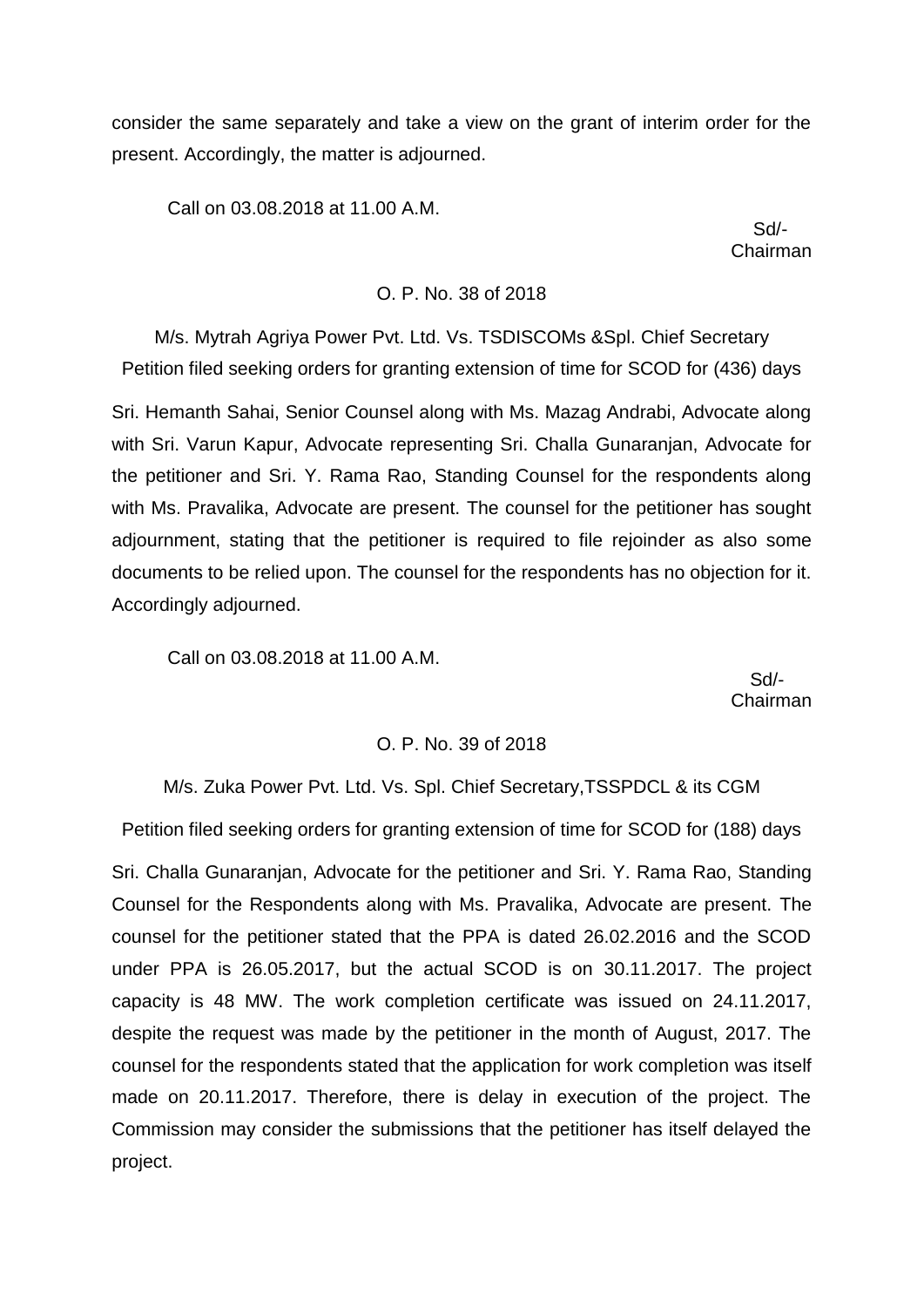Having heard the arguments of the counsels for both parties, the matter is reserved for orders.

 Sd/- Chairman.

### O. P. No. 40 of 2018

## M/s. Jilesh Power Pvt. Ltd. Vs. Spl. Chief Secretary,TSDISCOMs, CGM-TSNPDCL & **TSTRANSCO**

Petition filed seeking orders for granting extension of time for SCOD for (180) days

Sri. Challa Gunaranjan, Advocate for the petitioner and Sri. Y. Rama Rao, Standing Counsel for the respondents along with Ms. Pravalika, Advocate are present. The counsel for the petitioner stated that the date of PPA is 04.03.2016 and the SCOD date is 03.03.2017. The project capacity is 45 MW, of the said capacity 22 MW had been synchronized on 01.12.2017 and the rest of the capacity on 23.04.2018. The petitioner sought work completion on 16.08.2017 and the same was reiterated on 19.08.2017, however, the same was issued on 22.10.2017. Later, the synchronization was not allowed for 23 MW. Subsequently, on Commission's concurrence the balance capacity was synchronized on 23.04.2018. In between there occurred delay.

The counsel for the respondents stated that the request for work completion letter was received much later than the PPA time itself. The DISCOM invoked penalty of Rs.10.48 crores. The Commission may consider the present position and decide the matter.

Having heard the arguments of the counsels for both parties, the matter is reserved for orders.

 Sd/- Chairman.

> O. P. No. 41 of 2018 & I. A. No. 19 of 2018

M/s. Renew Saur Shakti Pvt. Ltd. Vs. TSSPDCL

Petition filed seeking orders for granting extension of time for SCOD for (45) days